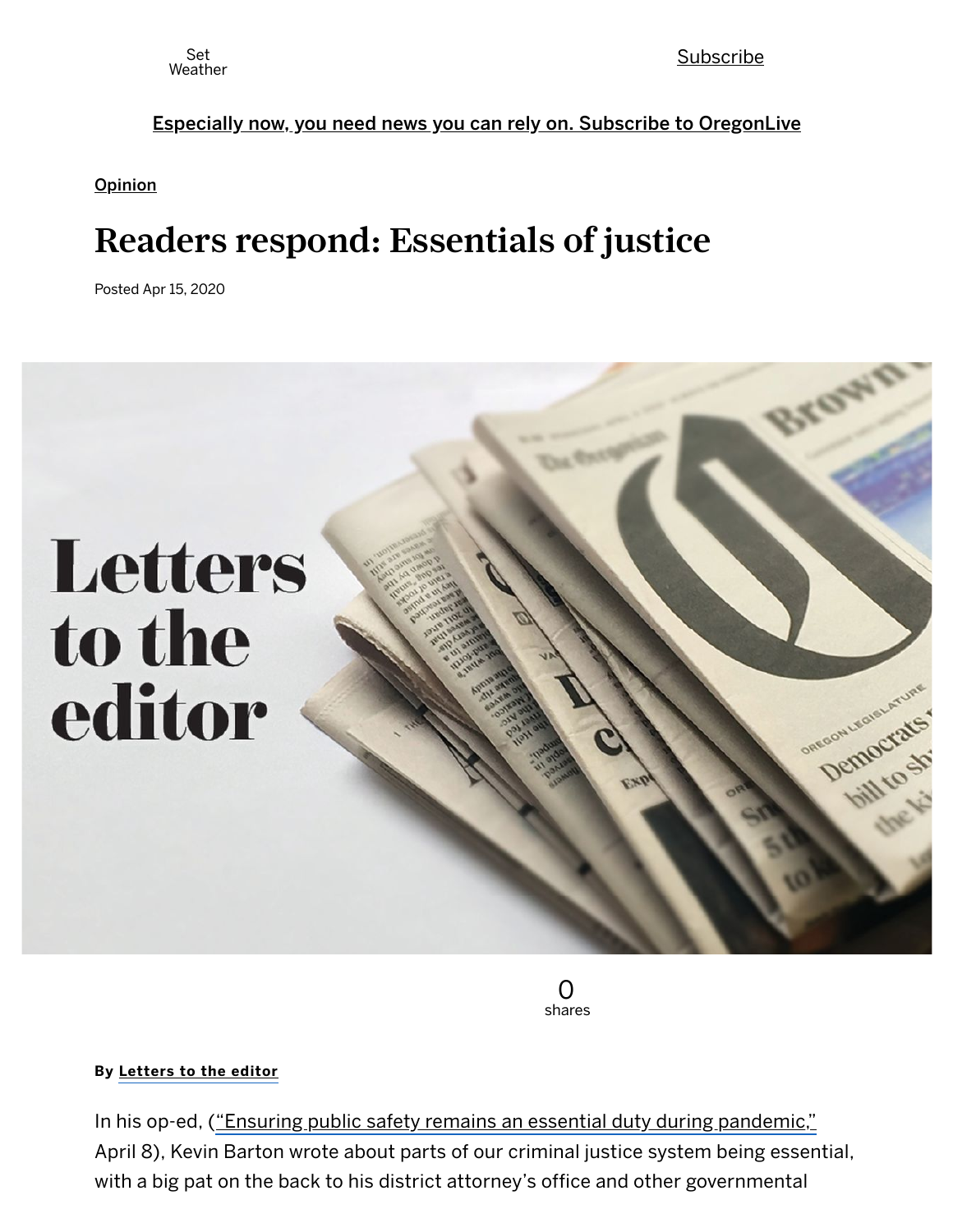bodies. But in his zeal to congratulate those entities, he left out others necessary to our participatory democracy. Specifically, he fails to mention the accused, their attorneys and the jurors, all of whom are essential to our justice system.

Advertisement

Imagine the trial Mr. Barton mentioned with a judge at the free-throw line and jurors spread out in a gymnasium. Such an arrangement is in support of social distancing and flattening the curve. But how is an accused person supposed to interact confidentially with their lawyer six feet away? While it's admirable to offer alternative and creative ideas for holding trials, we cannot sacrifice someone's right to a fair trial and due process.

Mr. Barton also seems to ignore a fundamental fact of our justice system: An accused person is innocent unless and until the government proves guilt beyond a reasonable doubt. All of the people sitting in jail awaiting resolution of their cases are innocent people. What happens when someone at the jail contracts COVID-19? If social distancing means closing businesses and giving "stay home, save lives" orders, how does that translate to the jail? Inmates cannot stay home. They are locked in overcrowded jails. Does protecting "fundamental rights and liberty interests," in Mr. Barton's words, include sacrificing hundreds of innocent people's health?

Advertisement